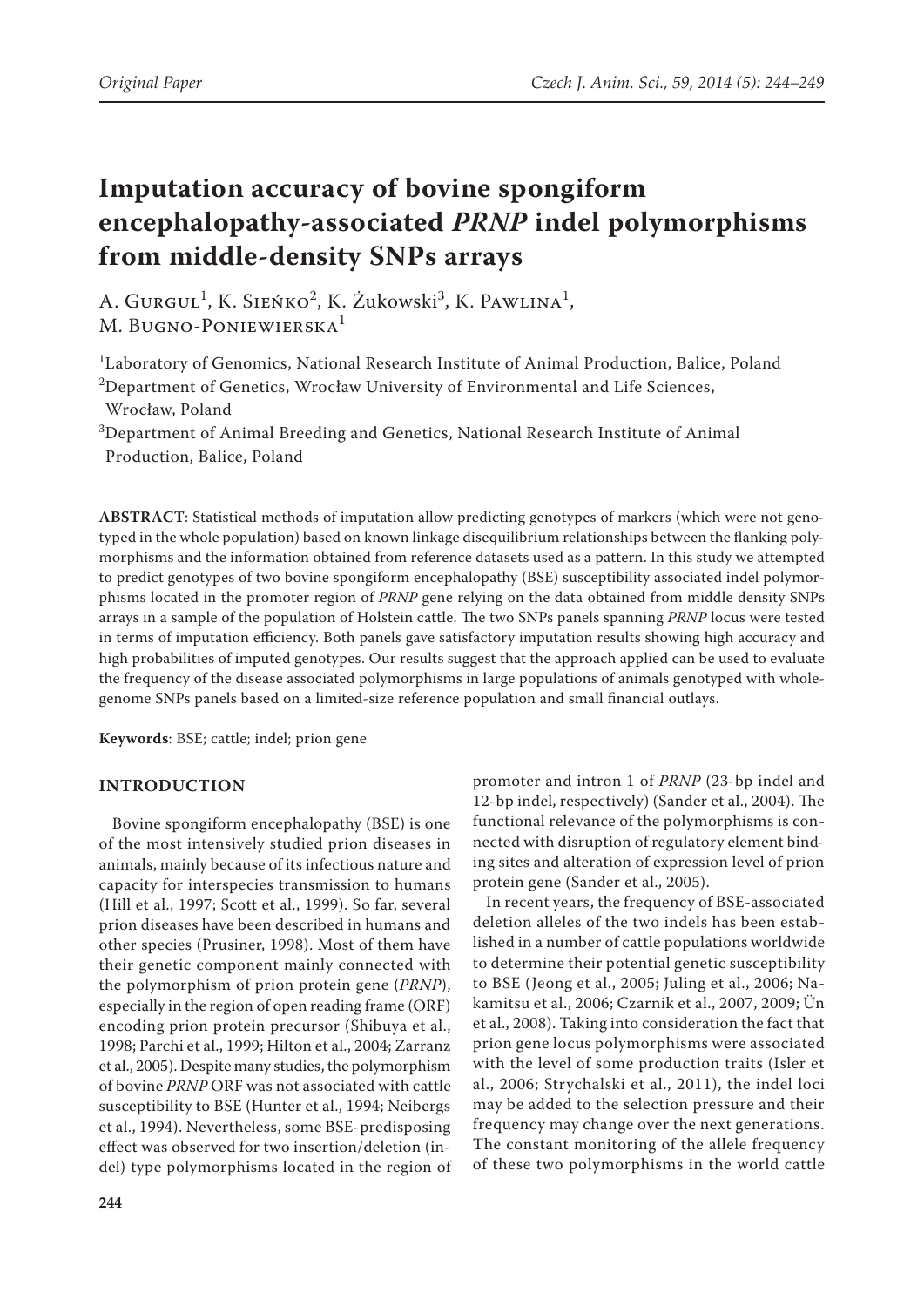population would be reasonable, because it could facilitate the breeding of animals with naturally increased resistance to BSE and could be beneficial for widely comprehended animal health and production of healthy and safe food.

Together with the development of high throughput genotyping methods, especially whole-genome genotyping microarrays, the idea of genomic selection is being introduced to the daily animal breeding (Hayes et al., 2009). The genomic selection requires large-size reference populations, which have been genotyped for whole-genome SNP panels. Genomic SNP panels available on microarrays are designed to capture the largest possible part of genomic variation and can be used for many diverse applications, including imputation of genotypes of markers, which were not genotyped in the whole population using molecular methods (Druet et al., 2010). Thus, in this study we attempted to predict the genotypes of two BSE-associated indel polymorphisms in the locus of *PRNP* gene from middle-density SNPs arrays (Bovine SNP50 BeadChip) and to evaluate the accuracy of such application. The reliable results of imputing indels from SNP data could be used for almost costless monitoring of the genetic susceptibility of Holstein cattle to BSE.

#### **MATERIAL AND METHODS**

*Samples and DNA preparation.* Three hundred and sixteen samples of randomly selected Holstein cattle (both males and females) were studied. DNA was isolated from full blood or semen gathered in the DNA Bank held by the National Research Institute of Animal Production. DNA was evaluated in terms of quantity and quality and normalized to the required concentration of 50 ng/ $\mu$ l.

*SNPs and indel genotyping.* All studied animals were genotyped for 54 609 SNP loci included in the Bovine SNP50 BeadChip assay, with the use of standard Infinium ultra protocol provided by the manufacturer (Illumina Inc., San Diego, USA). Raw intensities obtained after scanning of the microarrays with HiScanSQ were analyzed and clustered in GenomeStudio software and assessed for quality by the analysis of call rates and gene call scores. The 23-bp and 12-bp indel polymorphisms were genotyped using PCR method with primers described earlier (Gurgul et al., 2012a, b). Standard amplification procedure implemented in Fast Cycling PCR kit (Qiagen Inc., Valencia, USA) was used.

It was previously shown that the 23-bp indel polymorphism is located in the region upstream of exon  $1$  ( $\sim$  -1616 bp according to the transcription start site) and the 12-bp indel is located in intron 1 (~ +300 bp) of *PRNP* (Sander et al., 2005). The genomic positions of indels were established relatively to the *PRNP* transcription start site specified in the Ensembl UMD3.1 genome annotation file (http://www.ensembl.org/Bos\_taurus/Info/Index).

*Selection of markers for the imputation process.* The SNPs were selected on the basis of their genomic coordinates, in this case, location inside or near the *PRNP* gene locus on chromosome 13. The SNPs' genomic positions were retrieved from the map of markers provided by Illumina Corp. showing genomic coordinates according to UMD3.1 cattle genome assembly. Only SNPs that passed frequency test (minor allele frequency > 0.1), quality test (> 90% of calls) and were in Hardy-Weinberg equilibrium ( $P > 0.05$ ) in the studied group were considered. The chromosomal region encompassing *PRNP* was scanned for the presence of regions with limited haplotype diversity (haplotype blocks) with the use of Haploview (Version 4.2) (Barrett et al., 2005). The  $r^2$  correlation coefficient as a measure of pairwise linkage disequilibrium (LD) was calculated with the use of PLINK whole genome analysis toolset (Purcell et al., 2007). Based on the results obtained from haplotype block identification, LD analysis or SNP distribution near the *PRNP* locus, two overlapping 6 SNPs-panels were selected for the imputation (Table 1).

*Imputation.* Two datasets created based on the data obtained from all studied animals were used for the imputation. The first dataset (257 animals) was composed of individuals with known SNPs and indel genotypes, which were used as a reference population. The second dataset consisted of 59 animals with known SNP genotypes, but their indel genotypes were masked and used for validation of imputation accuracy. The accuracy of imputation was defined as the percentage of correctly imputed haplotypes and genotypes in the validation dataset.

Phasing of genotypes and imputation in validation dataset were performed with BEAGLE software (Version 3.3.2) (Browning and Browning, 2009), which employs hidden Markov model (HMM) and performs local clustering of haplotypes at each marker position to define hidden states. The posterior probability of each imputed genotype generated by BEAGLE was also evaluated.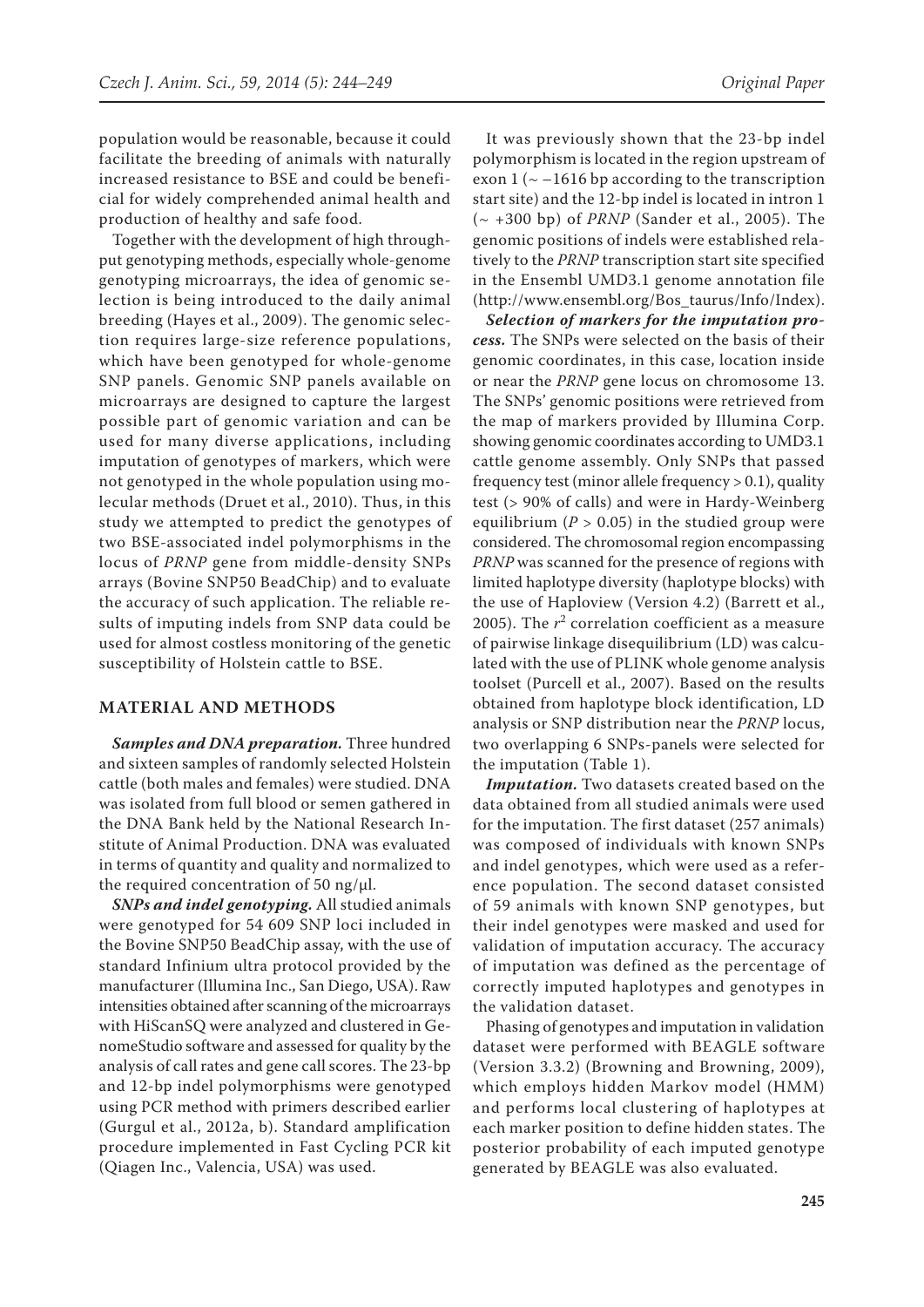|        |                                  |                     |      |            |        |            |      |      |      |      | LD between markers $(r^2)$ |      |        |            |      |                |
|--------|----------------------------------|---------------------|------|------------|--------|------------|------|------|------|------|----------------------------|------|--------|------------|------|----------------|
| s<br>Ž | Marker name                      | Position (bp) Panel |      | <b>MAF</b> | O(HET) | <b>HWE</b> |      | 2    | 3    | 4    | 5                          | G    | $\sim$ | $^{\circ}$ | ó    | $\overline{a}$ |
|        | ARS-BFGL-NGS-107916              | 47167515            |      | 0.08       | 0.14   | 0.48       | I    |      |      |      |                            |      |        |            |      |                |
|        | ARS-BFGL-NGS-103320              | 47211871            |      | 0.48       | 0.47   | 0.34       |      | I    |      |      |                            |      |        |            |      |                |
|        | ARS-BFGL-NGS-17702               | 47256972            |      | 0.34       | 0.48   | 0.20       | 0.02 | 51   | I    |      |                            |      |        |            |      |                |
|        | BTB-00526711                     | 47289669            | 1, 2 | 0.49       | 0.49   | 0.75       | 0.12 | 0.91 | 0.48 | I    |                            |      |        |            |      |                |
|        | Hapmap39323-BTA-32823            | 47368346            | 1, 2 | 0.47       | 0.48   | 0.46       | 0.10 | 0.92 | 0.46 | 0.93 | I                          |      |        |            |      |                |
|        | ARS-USMARC-Parent-AY853302-no-rs | 47397987            | 1, 2 | 0.49       | 0.49   | 0.83       | 0.12 | 0.90 | 0.48 | 0.99 | 0.92                       | I    |        |            |      |                |
|        | 23-bp indel                      | 47398813            | 1, 2 | 0.43       | 0.52   | 0.25       | 0.17 | 0.74 | 0.62 | 0.75 | 0.69                       | 0.75 | I      |            |      |                |
|        | 12-bp indel                      | 47400713            |      | 0.49       | 0.50   | 0.91       | 0.12 | 0.94 | 0.51 | 0.94 | 0.88                       | 0.94 | 0.78   | I          |      |                |
|        | BTB-01997512                     | 47415727            |      | 0.19       | 0.31   | 0.73       | 0.41 | 0.18 | 0.08 | 0.19 | 0.24                       | 0.20 | 0.03   | 0.16       | I    |                |
|        | BTB-00526221                     | 47450332            |      | 0.26       | 0.42   | 0.13       | 0.29 | 0.29 | 0.04 | 0.27 | 0.32                       | 0.27 | 0.29   | 0.26       | 0.26 | I              |
|        | ARS-BFGL-NGS-80072               | 47485051            | 2    | 0.28       | 0.40   | 0.79       | 0.24 | 0.37 | 0.03 | 0.38 | 0.36                       | 0.38 | 0.21   | 0.38       | 0.34 | 0.64           |

LD = linkage disequilibrium, MAF = minor allele frequency, O(HET) = observed heterozygosity, HWE = *P*-value for Hardy-Weinberg equilibrium. Positions are given accordŋ á  $\ddot{ }$ ₹ ng to UMD3.1 cattle genome assembly ing to UMD3.1 cattle genome assembly

*Original Paper Czech J. Anim. Sci., 59, 2014 (5): 244–249*

## **RESULTS**

*Indel genotyping results.* The analysis of the dis tribution of indel genotypes showed that both poly morphisms were in Hardy-Weinberg equilibrium at the significance level of 0.05. The allele and genotype frequencies of the indels were shown in Table 2. At both polymorphic sites the major allele was BSE susceptibility-associated deletion (del) variant. The two indel genotypes were phased into three common haplotypes (frequency > 0.01), of which the most common was a haplotype including both deletions (51.2%). The polymorphisms were in strong LD ex pressed by  $r^2$  correlation coefficient of 0.78.

*Selection of marker panels for the imputation procedure.* The scan of the genomic region spanning *PRNP* gene revealed the presence of a consistent haplotype block, encompassing promoter region of *PRNP* (Figure 1). Therefore, the first imputation panel was formed by the haplotype block spanning both the indel polymorphisms and six upstream SNPs, which had passed quality tests. The size of the haplotype block was estimated to be 233 kb and the mean  $r^2$  between the markers inside the block was estimated to be  $0.76 \, (\pm 0.19)$ . Only five common (frequency > 0.01) haplotypes were identified within the block along with 13 low-frequency haplotypes. The MAF (minor allele frequency) for the selected SNPs ranged 0.081–0.492 with the mean value of 0.411.

The second marker set was selected on the basis of genomic coordinates and encompassed six informative SNPs – three in upstream region (covered by the haplotype block) and three in 3' downstream region in respect to the positions of the indels. The region spanned 195 kb of a genomic sequence including 109 kb of upstream bases and about 85 kb of a downstream sequence in relation to the indels. The  $r^2$  coefficient between markers included in the region ranged 0.21–0.99 with the mean value of  $0.55$  ( $\pm 0.29$ ). The marker genotypes were phased in 34 haplotypes of which 7 occurred with frequency higher than 1%. The mean MAF for the second marker panel was slightly lower than for SNPs in the haplotype block and ranged 0.188–0.492 with the mean value of 0.388. The basic genetic parameters, along with SNP names and positions for both panels, are shown in Table 1.

*Imputation accuracy.* The imputation accuracy was measured by comparing the imputed hap lotypes in the validation dataset of 59 animals with haplotypes obtained from phasing the same individuals with "visible" indel genotypes. Also,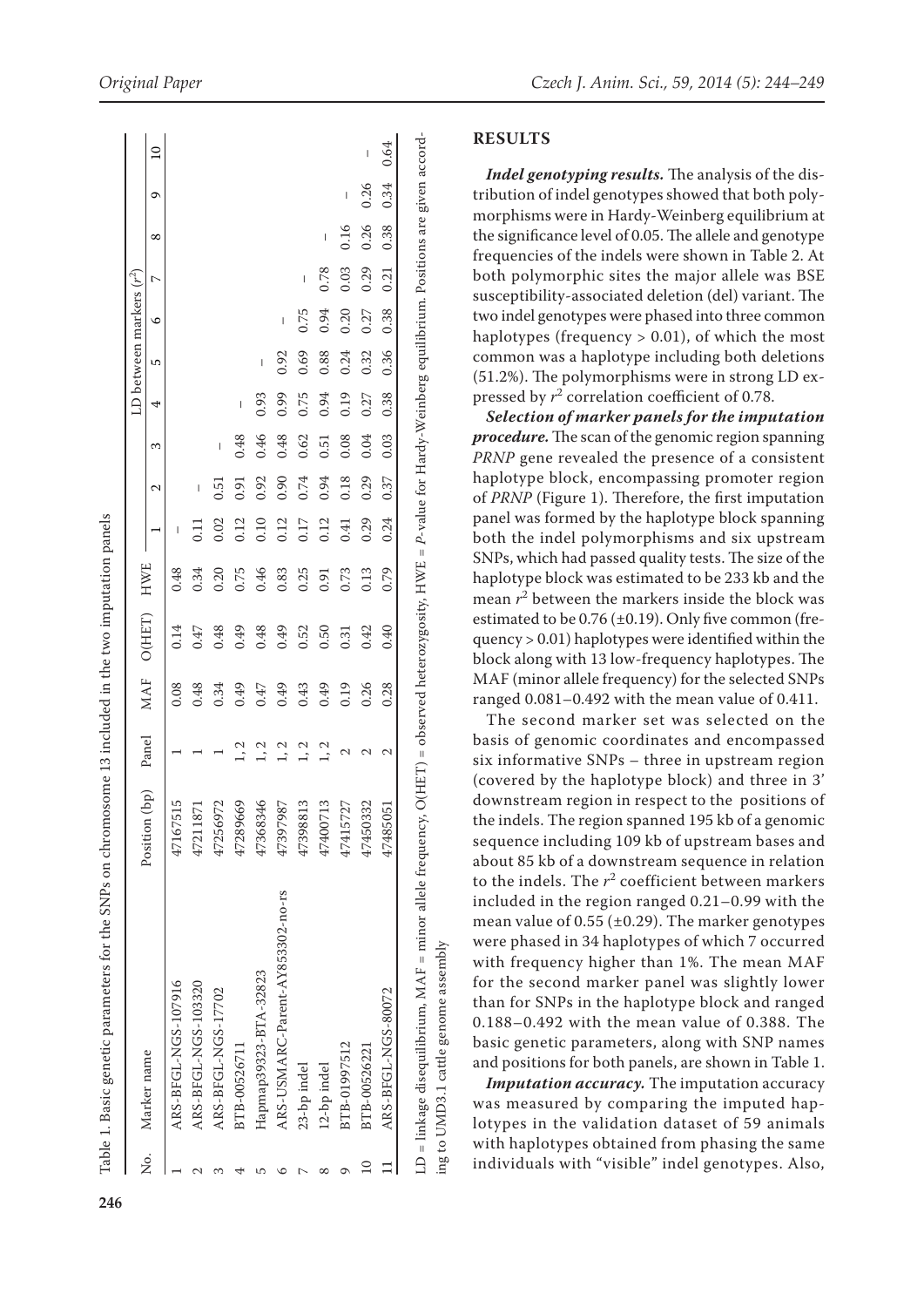| Variant     |     | Allele frequency        |       |               | Genotype frequency |                    |  |
|-------------|-----|-------------------------|-------|---------------|--------------------|--------------------|--|
|             | n   | ins                     | del   | ins/ins       | ins/del            | del/del            |  |
| 23-bp Indel |     | 0.429                   | 0.571 | 0.168         | 0.522              | 0.310              |  |
| 12-bp Indel | 316 | 0.487                   | 0.513 | 0.237         | 0.500              | 0.263              |  |
| Haplotypes  |     | frequency of haplotypes |       |               |                    |                    |  |
|             | 316 | $23$ del $-12$ del      |       | $23ins-12ins$ |                    | $23$ del $-12$ ins |  |
|             |     | 0.5127                  |       | 0.429         |                    | 0.058              |  |

Table 2. Frequency of alleles, genotypes, and haplotypes of the *PRNP* indel polymorphisms in the studied group of animals

ins = insertion, del = deletion

the imputed genotypes at indel loci were directly compared with results of PCR genotyping in the validation dataset. For both approaches and both SNP panels we found full consistency of the results, involving 100% of correctly assigned haplotypes and 100% of correctly imputed indel genotypes. The posterior probability of imputed genotypes ranged  $0.939-1$  with mean value of  $0.990$  ( $\pm 0.014$ ) for the first SNP panel and 0.862–1 with a mean value of 0.971 ( $\pm$ 0.036) for the second panel.

#### **DISCUSSION**

The *PRNP* indel polymorphisms, in the simplest manner, can be genotyped by a PCR method and agarose gel electrophoresis, which is laborious,

especially when large numbers of animals have to be analyzed. Nevertheless, the number of genotyped animals needed for reliable determination of the allele frequency in a population can be minimized by application of statistical methods of imputation, which allow for prediction of unobserved genotypes based on flanking markers, whose genotypes are already known. Together with the growing datasets comprising multilocus genotypes of genome-wide SNPs used in genomic selection of Holstein cattle, the statistical methods of imputation of missing observations are being developed. These methods allow for reconstruction of multilocus haplotypes within the regions of interest and prediction of untyped markers genotypes based on known LD relationships between flanking polymorphisms. The



Figure 1. Heat map of linkage disequilibrium for SNPs and indels included in both imputation panels

(**A**) imputation panel formed by a haplotype block (block 1)

(**B**) imputation panel encompassing 6 SNPs surrounding the studied indels

The  $r^2$  correlation coefficient values are given in squares for each polymorphism pair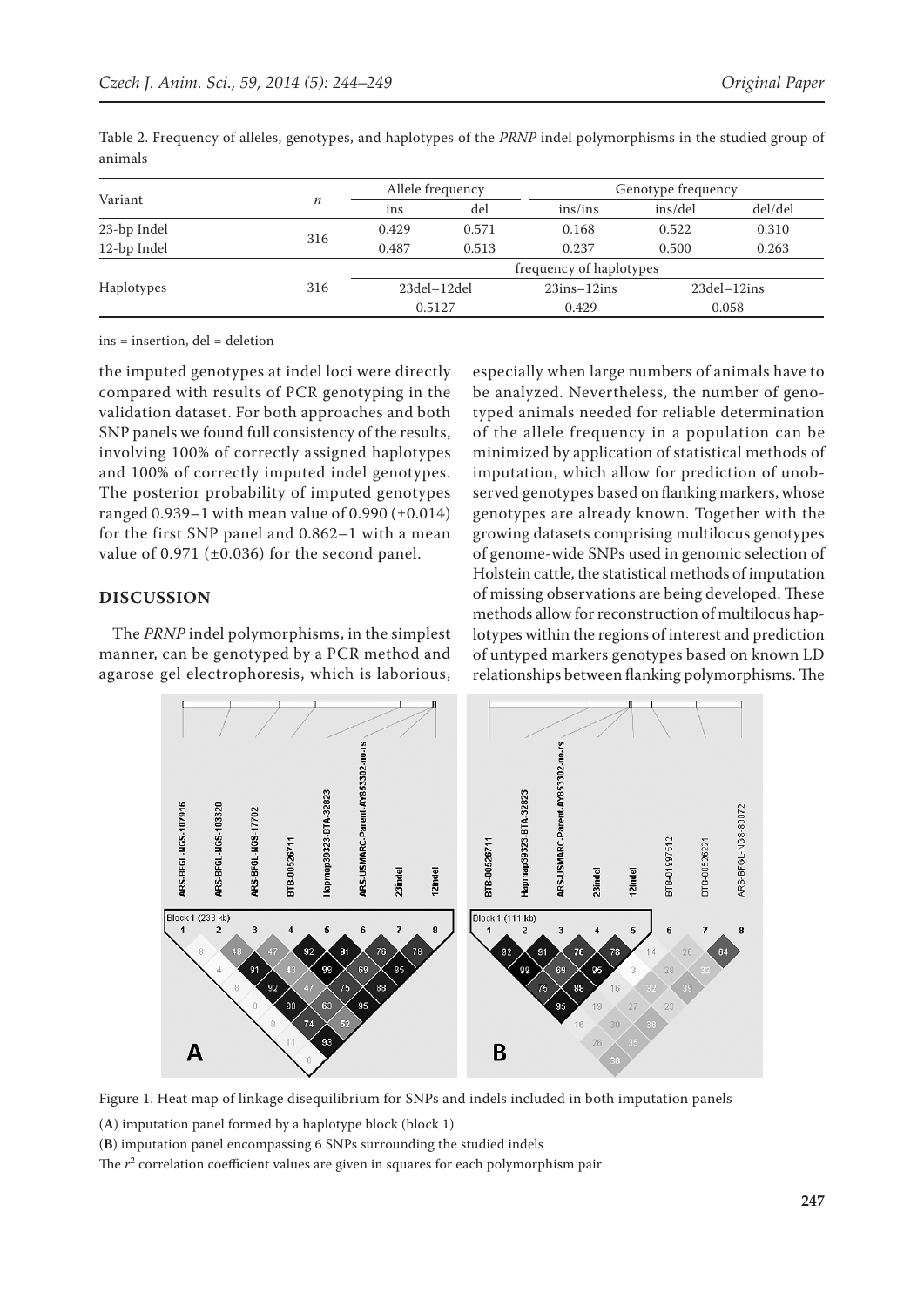larger the reference population and the higher LD in the region of missing SNPs, the better the method performance and the more accurate are the results of imputation (Druet et al., 2010; Mulder et al., 2012).

In this study we attempted to use imputation to predict genotypes of two BSE-associated indel polymorphisms in a small sample of population of Polish Holstein cattle and to validate the results obtained by direct PCR genotyping. The two SNP subsets were selected for the imputation on the basis of LD and haplotype structure within a region or simply genomic coordinates encompassing the positions of the indels. Both panels yielded satisfactory imputation results, but the panel formed by the haplotype block near the *PRNP* locus is presumed to be more efficient because of higher LD between the included SNPs and lower haplotype diversity within the block. Also, the recombination rate is significantly lower within the haplotype blocks than between other randomly selected markers, because the haplotype blocks are actually inherited as a single genetic unit (Zhang and Niu, 2010). On the other hand, considerable LD in this region may question the need for imputation as the presence of certain SNPs combination should be a good indicator of the indel genotypes. However, most of SNPs databases used in genomic selection process employ imputation as standard procedure to complete the data, so there is no contraindication to apply this approach also for indel genotypes. In our validation dataset we obtained 100% accuracy of genotype imputation and high genotype probabilities, which suggests that the method would be sufficiently accurate to estimate the frequency of indels in a large population genotyped by SNP arrays. Because the BEAGLE software used is one of the best tools for imputation of markers being in strong LD and is computationally efficient, no other imputation approaches were tested in this study. The size of the reference population used here was sufficient to achieve high accuracy of imputation in the validation dataset and it is presumed to be large enough to impute markers in larger datasets, considering that in the previous studies, reference datasets as small as 100 individuals were sufficient for accurate imputation of multiple SNPs located throughout the genome in hundreds of animals (Pausch et al., 2013). Also, the allele and genotype frequencies of the two studied indels were highly similar to those previously published for the Polish Holstein-Friesian cattle population, which is why no significant result bias caused by reference

population structure can be assumed (Czarnik et al., 2011; Gurgul et al., 2012a,b).

### **CONCLUSION**

Summarizing, our study shows that BSE-associated *PRNP* indel polymorphisms can be easily monitored in the population of animals genotyped with whole-genome SNP panels by using standard imputation procedures and only a limited number of reference animals. The approach is cost-efficient and can be easily applied by computational centres which have the ability and resources to perform complex calculations on large datasets.

#### **REFERENCES**

- Barrett J.C., Fry B., Maller J., Daly M.J. (2005): Haploview: analysis and visualization of LD and haplotype maps. Bioinformatics, 21, 263–265.
- Browning B.L., Browning S.R. (2009): A unified approach to genotype imputation and haplotype phase inference for large data sets of trios and unrelated individuals. American Journal of Human Genetics, 84, 210–223.
- Czarnik U., Zabolewicz T., Strychalski J., Grzybowski G., Bogusz M., Walawski K. (2007): Deletion/insertion polymorphism of the prion protein gene (*PRNP*) in Polish Holstein-Friesian cattle. Journal of Applied Genetics, 48, 69–71.
- Czarnik U., Grzybowski G., Zabolewicz T., Strychalski J., Kaminski S. (2009): Deletion/insertion polymorphism of the prion protein gene (*PRNP*) in Polish Red cattle, Polish White-backed cattle and European bison (*Bison bonasus* L., 1758). Russian Journal of Genetics, 45, 453–459.
- Czarnik U., Strychalski J., Zabolewicz T., Pareek C.S. (2011): Populationwide investigation of two indel polymorphisms at the prion protein gene in Polish Holstein-Friesian cattle. Biochemical Genetics, 49, 303–312.
- Druet T., Schrooten C., de Roos A.P. (2010): Imputation of genotypes from different single nucleotide polymorphism panels in dairy cattle. Journal of Dairy Science, 93, 5443–5454.
- Gurgul A., Czarnik U., Larska M., Polak M.P., Strychalski J., Słota E. (2012a): Polymorphism of the prion protein gene (*PRNP*) in Polish cattle affected by classical bovine spongiform encephalopathy. Molecular Biology Reports, 39, 5211–5217.
- Gurgul A., Polak M.P., Larska M., Słota E. (2012b): *PRNP* and *SPRN* genes polymorphism in atypical bovine spongiform encephalopathy cases diagnosed in Polish cattle. Journal of Applied Genetics, 53, 337–342.
- Hayes B.J., Bowman P.J., Chamberlain A.J., Goddard M.E. (2009): Invited review: Genomic selection in dairy cattle: progress and challenges. Journal of Dairy Science, 92, 433–443.